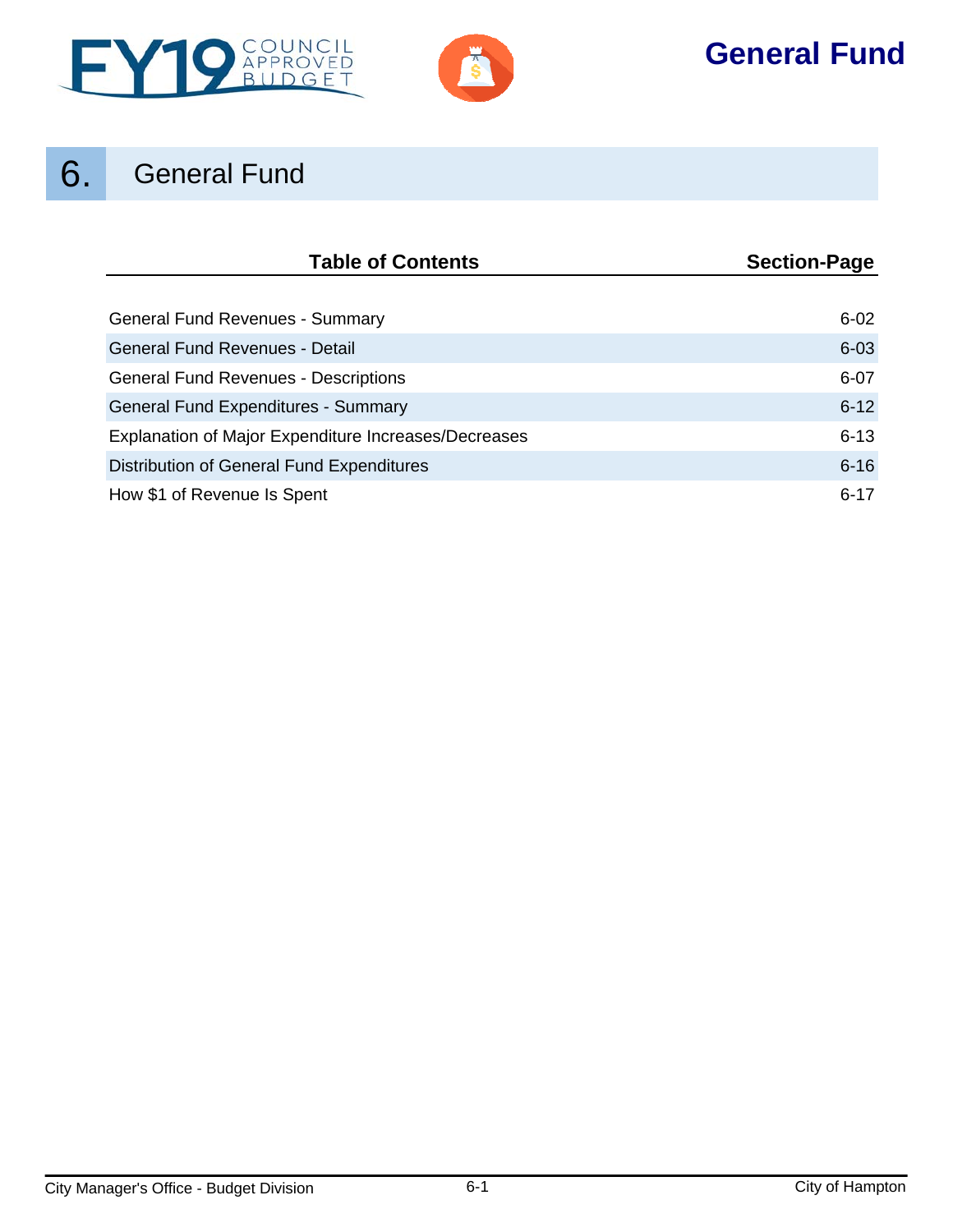



## **General Fund Revenues - Summary**

|                                           | 2016<br><b>Actual</b> | 2017<br><b>Actual</b> | 2018<br><b>Budget</b> | 2018<br><b>Adjusted</b> | 2019<br><b>Budget</b> |
|-------------------------------------------|-----------------------|-----------------------|-----------------------|-------------------------|-----------------------|
| <b>General Property Revenues</b>          |                       |                       |                       |                         |                       |
| <b>General Property Taxes</b>             | 180,355,535           | 181,028,596           | 182,526,046           | 182,526,046             | 185,886,532           |
|                                           |                       |                       |                       |                         |                       |
| <b>General Property Revenues Total</b>    | 180, 355, 535         | 181,028,596           | 182,526,046           | 182,526,046             | 185,886,532           |
| <b>Other Local Revenues</b>               |                       |                       |                       |                         |                       |
| <b>Other Local Taxes</b>                  | 77,912,840            | 77,400,695            | 78,949,938            | 78,949,938              | 79,471,962            |
| <b>Charges for Services</b>               | 9,329,553             | 9,282,639             | 9,236,130             | 9,236,130               | 9,537,846             |
| <b>Fines and Forfeitures</b>              | 1,549,731             | 1,560,319             | 1,616,270             | 1,616,270               | 1,390,762             |
| License, Permit & Privilege Fee           | 1,408,572             | 1,449,748             | 1,364,600             | 1,364,600               | 1,364,600             |
| <b>Miscellaneous Revenues</b>             | 5,400,100             | 5,467,558             | 5,490,153             | 5,490,153               | 5,677,621             |
| Revenue from Use of Money & Pro           | 558,308               | 777,594               | 1,034,950             | 1,034,950               | 1,498,429             |
| <b>Other Local Revenues Total</b>         | 96, 159, 104          | 95,938,553            | 97,692,041            | 97,692,041              | 98,941,220            |
| <b>Federal Revenues</b>                   |                       |                       |                       |                         |                       |
| <b>Federal Funding for City Depts</b>     | 15,139                | 379,912               | 30,500                | 30,500                  | 30,500                |
| <b>Federal Revenues Total</b>             | 15,139                | 379,912               | 30,500                | 30,500                  | 30,500                |
| <b>State Revenues</b>                     |                       |                       |                       |                         |                       |
| <b>State Revenue for City Depts</b>       | 23,565,316            | 24,149,861            | 24,115,845            | 24,115,845              | 24,240,676            |
| <b>State Revenue for City/State Depts</b> | 23,681,760            | 23,808,405            | 24,297,060            | 24,297,060              | 24,297,060            |
| <b>Unrestricted State Revenues</b>        | 854,445               | 890,766               | 829,828               | 829,828                 | 829,828               |
| <b>State Revenues Total</b>               | 48,101,521            | 48,849,032            | 49,242,733            | 49,242,733              | 49,367,564            |
| <b>Schools Revenues (Other than</b>       |                       |                       |                       |                         |                       |
| City)                                     |                       |                       |                       |                         |                       |
| School Funds from other than City         | 123,684,053           | 126,183,060           | 130,623,691           | 130,623,691             | 128,263,257           |
| <b>Schools Revenues (Other than</b>       | 123,684,053           | 126, 183, 060         | 130,623,691           | 130,623,691             | 128,263,257           |
| <b>City) Total</b>                        |                       |                       |                       |                         |                       |
| <b>Transfers in</b>                       |                       |                       |                       |                         |                       |
| <b>Transfers in from Other Funds</b>      | 18,493,293            | 17,635,222            | 7,728,989             | 7,728,989               | 8,676,858             |
| <b>Transfers in Total</b>                 | 18,493,293            | 17,635,222            | 7,728,989             | 7,728,989               | 8,676,858             |
| <b>General Fund Total</b>                 | 466,808,645           | 470,014,375           | 467,844,000           | 467,844,000             | 471,165,931           |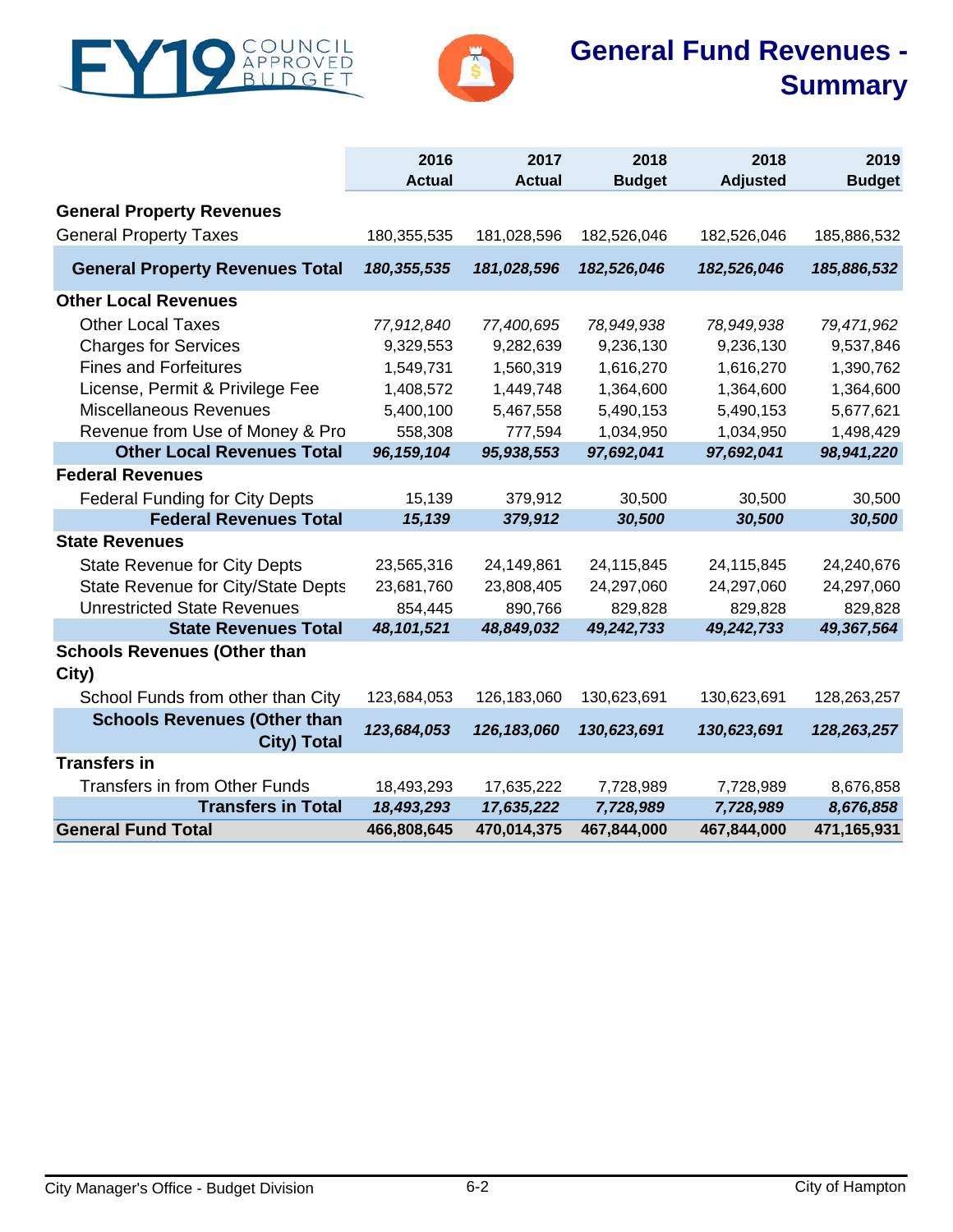



|                                           | 2016          | 2017          | 2018          | 2018            | 2019          |
|-------------------------------------------|---------------|---------------|---------------|-----------------|---------------|
|                                           | <b>Actual</b> | <b>Actual</b> | <b>Budget</b> | <b>Adjusted</b> | <b>Budget</b> |
| <b>General Property Taxes</b>             |               |               |               |                 |               |
| <b>Current Personal Property Tax</b>      | 38,001,773    | 38,419,687    | 38,879,899    | 38,879,899      | 39,801,432    |
| <b>Current Real Property Tax</b>          | 124,267,440   | 125,819,523   | 126,346,668   | 126,346,668     | 128,554,961   |
| <b>Delinquent Taxes Collected</b>         | 466,336       | 436,916       | 450,000       | 450,000         | 450,000       |
| Machinery & Tool Tax                      | 2,392,120     | 2,444,562     | 2,396,043     | 2,396,043       | 2,466,796     |
| Mobile Home Taxes - Current               | 42,182        | 39,440        | 40,910        | 40,910          | 40,910        |
| <b>Penalties</b>                          | 1,087,225     | 1,191,092     | 1,009,000     | 1,009,000       | 1,009,000     |
| Personal Property Tax 1st, 2nd            |               |               |               |                 |               |
| & 3rd Prior                               | 2,332,512     | 2,276,607     | 2,235,382     | 2,235,382       | 2,235,382     |
| <b>Public Service Tax</b>                 | 3,998,751     | 4,182,778     | 4,112,534     | 4,112,534       | 4,251,228     |
| Real Estate 1st, 2nd & 3rd Prior          | 1,662,143     | 1,729,204     | 1,778,589     | 1,778,589       | 1,778,589     |
| <b>Real Estate BID Tax</b>                | 802,718       | 798,230       | 810,388       | 810,388         | 831,601       |
| Refunds                                   | (253, 347)    | (276, 369)    | (450,000)     | (450,000)       | (450,000)     |
| Special Assessment - H20                  | 1,757,334     | 545,078       | 539,170       | 539,170         | 539,170       |
| Special Assessment - PTC                  | 3,798,348     | 3,421,848     | 4,377,463     | 4,377,463       | 4,377,463     |
| <b>General Property Revenues Total</b>    | 180, 355, 535 | 181,028,596   | 182,526,046   | 182,526,046     | 185,886,532   |
|                                           |               |               |               |                 |               |
| <b>Other Local Revenues</b>               |               |               |               |                 |               |
| <b>Other Local Taxes</b>                  | 77,912,840    | 77,400,695    | 78,949,938    | 78,949,938      | 79,471,962    |
| <b>Amusement Tax</b>                      | 1,065,986     | 1,049,502     | 1,218,306     | 1,218,306       | 1,358,755     |
| <b>Bank Stock Tax</b>                     | 548,675       | 569,308       | 568,511       | 568,511         | 568,511       |
| <b>Business License Tax</b>               | 12,092,083    | 12,304,137    | 12,390,000    | 12,390,000      | 12,390,000    |
| <b>Communications Sales &amp; Use Tax</b> | 8,866,648     | 8,649,072     | 8,692,370     | 8,692,370       | 8,425,093     |
| Lodging-Transient Tax                     | 3,612,818     | 3,722,662     | 3,775,000     | 3,775,000       | 3,978,686     |
| <b>Meal Tax</b>                           | 20,072,472    | 20,369,050    | 20,700,529    | 20,700,529      | 21,114,540    |
| Motor Vehicle License Tax                 | 4,374,912     | 4,429,225     | 4,403,135     | 4,403,135       | 4,403,135     |
| <b>Recordation Tax</b>                    | 1,634,798     | 1,316,435     | 1,450,000     | 1,450,000       | 1,450,000     |
| Right-of-Way Fee                          | 494,928       | 504,380       | 550,383       | 550,383         | 550,383       |
| Sales & Uses Tax                          | 15,368,336    | 14,979,420    | 15,556,505    | 15,556,505      | 15,556,505    |
| <b>Short Term Rental Tax</b>              | 101,258       | 102,217       | 95,199        | 95,199          | 126,354       |
| Tobacco Tax                               | 4,623,960     | 4,427,289     | 4,550,000     | 4,550,000       | 4,550,000     |
| Utility Tax-Electric & Gas                | 5,055,966     | 4,977,998     | 5,000,000     | 5,000,000       | 5,000,000     |
| <b>Charges for Services</b>               | 9,329,553     | 9,282,639     | 9,236,130     | 9,236,130       | 9,537,846     |
| <b>Boat License Fee</b>                   | 225,487       | 205,883       | 200,000       | 200,000         | 200,000       |
| Fees for Work Release Prog-Sheriff        | 51,551        | 49,284        | 39,635        | 39,635          | 39,635        |
| Fees- School Age Program                  | 1,395,185     | 1,568,484     | 1,290,708     | 1,290,708       | 1,522,994     |
| Fees-Administration                       | 0             | 81            | 0             | 0               | 0             |
| <b>Fees-Ambulance Service</b>             | 4,045,715     | 3,741,286     | 3,919,061     | 3,919,061       | 3,969,061     |
| Fees-Cobra Administration                 | 576           | 238           | 1,000         | 1,000           | 1,000         |
| Fees-Community Dev. Technology            | 47,530        | 47,460        | 65,000        | 65,000          | 65,000        |
| <b>Fees-Court Officers</b>                | 33,043        | 33,274        | 27,000        | 27,000          | 27,000        |
| Fees-DMV Select                           | 77,617        | 86,714        | 75,000        | 75,000          | 75,000        |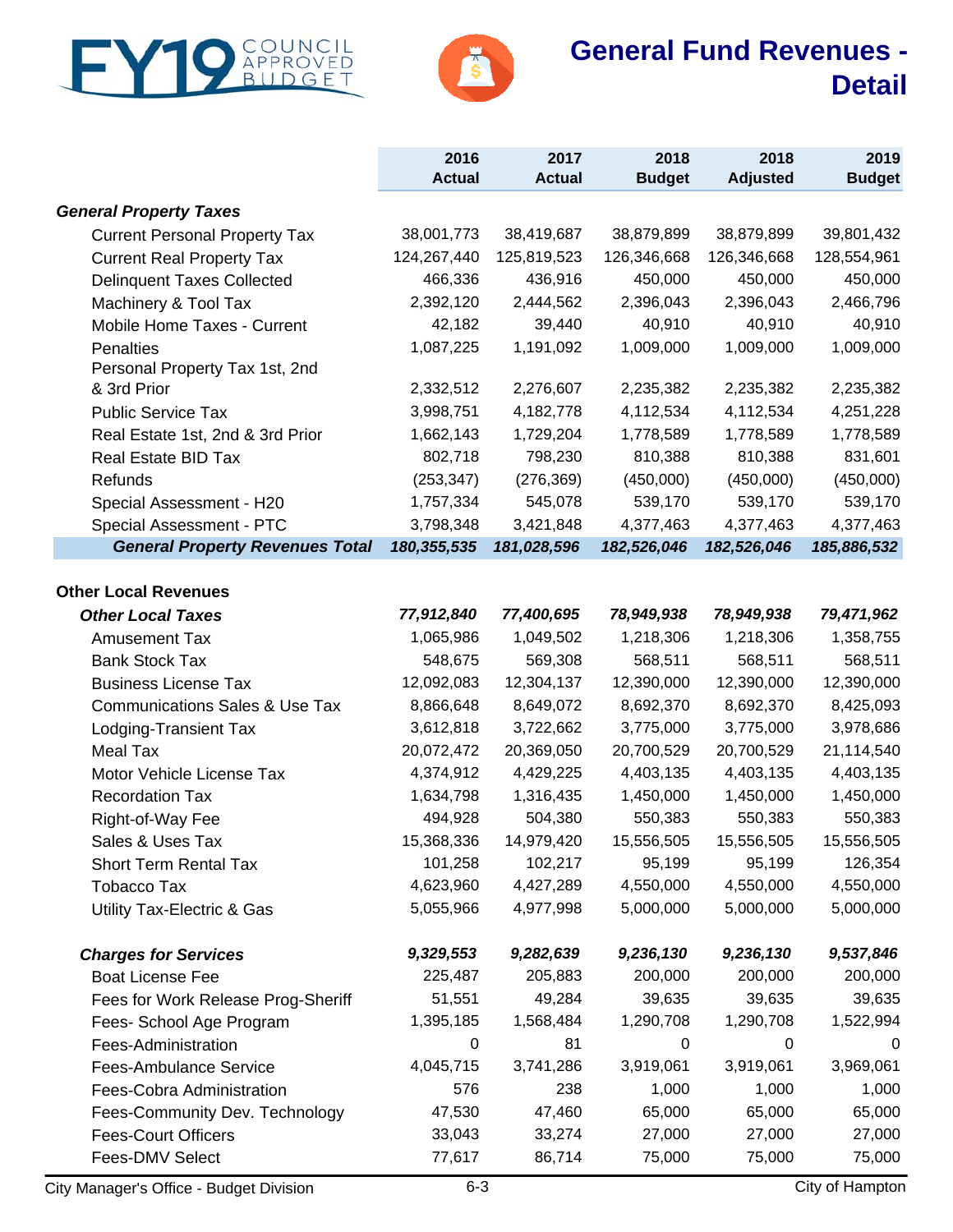



|                                        | 2016<br><b>Actual</b> | 2017<br><b>Actual</b> | 2018<br><b>Budget</b> | 2018<br><b>Adjusted</b> | 2019<br><b>Budget</b> |
|----------------------------------------|-----------------------|-----------------------|-----------------------|-------------------------|-----------------------|
| <b>Fees-Excess Of Clerk</b>            | 44,616                | 50,634                | 60,000                | 60,000                  | 60,000                |
| <b>Fees-Funeral Escort Fees</b>        | 41,000                | 50,000                | 53,000                | 53,000                  | 53,000                |
| Fees-Healthy Family Partnership Class  | 9,321                 | 7,846                 | 7,638                 | 7,638                   | 7,788                 |
| <b>Fees-Housing Federal Prisoners</b>  | 588                   | 294                   | 1,000                 | 1,000                   | 1,000                 |
| Fees-Insurance                         | 0                     | (98)                  | 0                     | 0                       | 0                     |
| Fees-Jail Admission Fee                | 13,101                | 12,301                | 8,350                 | 8,350                   | 8,350                 |
| Fees-Recreation                        | 1,064,424             | 1,096,174             | 1,080,350             | 1,080,350               | 1,032,050             |
| Fees-Sheriff + Animal Control          | 16,566                | 15,836                | 14,741                | 14,741                  | 14,741                |
| Fees-Teen Center                       | 48,129                | 47,236                | 68,000                | 68,000                  | 0                     |
| <b>Fire Prevention</b>                 | 214,412               | 211,064               | 211,750               | 211,750                 | 213,400               |
| Fort Monroe PILOT                      | 983,960               | 983,960               | 983,960               | 983,960                 | 983,960               |
| Landfill Host Fees + Hazmat            | 726,263               | 771,364               | 800,000               | 800,000                 | 910,432               |
| <b>Library Fines &amp; Fees</b>        | 32,578                | 28,356                | 50,000                | 50,000                  | 50,000                |
| <b>Passport Application Fees</b>       | 34,400                | 34,565                | 50,000                | 50,000                  | 50,000                |
| PEG Capital Grant Surcharge Fee        | 206,884               | 212,842               | 200,000               | 200,000                 | 200,000               |
| Radio Maintenance Fees                 | 16,607                | 27,561                | 29,937                | 29,937                  | 53,435                |
| <b>Fines and Forfeitures</b>           | 1,549,731             | 1,560,319             | 1,616,270             | 1,616,270               | 1,390,762             |
| License, Permit & Privilege Fee        | 1,408,572             | 1,449,748             | 1,364,600             | 1,364,600               | 1,364,600             |
| <b>Animal License</b>                  | 41,306                | 42,028                | 55,000                | 55,000                  | 55,000                |
| <b>Building Permit</b>                 | 852,586               | 779,795               | 835,000               | 835,000                 | 835,000               |
| Miscellaneous Permit                   | 35,170                | 33,106                | 21,600                | 21,600                  | 21,600                |
| <b>Street and Taxi Permit</b>          | 198,406               | 204,381               | 168,000               | 168,000                 | 168,000               |
| Zoning, Land and Site Fee              | 281,104               | 390,438               | 285,000               | 285,000                 | 285,000               |
| <b>Miscellaneous Revenues</b>          | 5,400,100             | 5,467,558             | 5,490,153             | 5,490,153               | 5,677,621             |
| Administrative Fees (CDA + Operating)  | 1,139,582             | 1,189,412             | 1,173,600             | 1,173,600               | 1,273,600             |
| <b>Indirect Costs-Others</b>           | 123,275               | 123,275               | 123,275               | 123,275                 | 123,275               |
| <b>Indirect Costs-Solid Waste</b>      | 356,470               | 356,470               | 356,470               | 356,470                 | 356,470               |
| Indirect Costs-Steam Plant             | 218,000               | 218,000               | 218,000               | 218,000                 | 218,000               |
| Indirect Costs-Wastewater Mngmt        | 456,000               | 456,000               | 456,000               | 456,000                 | 456,000               |
| Miscell Revenue-Insurance Recovery     | 0                     | 5,485                 | 0                     | 0                       | 0                     |
| Miscellaneous Fees and Donations       | 27,957                | 48,619                | 0                     | 0                       | 0                     |
| Miscellaneous Revenue                  | 210,952               | 227,004               | 150,000               | 150,000                 | 150,000               |
| Payment In Lieu of Taxes               | 0                     | 97,840                | 75,000                | 75,000                  | 75,000                |
| <b>Recovered Costs-Miscellaneous</b>   | 294,522               | 127,576               | 150,000               | 150,000                 | 150,000               |
| Recovered Costs-NASA Fire Station      | 906,000               | 953,500               | 916,000               | 916,000                 | 916,000               |
| Reimb for Radio Main. - Coliseum       | 48,437                | 50,837                | 50,369                | 50,369                  | 50,573                |
| Reimb for Radio Main. - Fleet Services | 1,845                 | 1,918                 | 1,901                 | 1,901                   | 1,908                 |
| Reimb for Radio Main. - Solid Waste    | 36,904                | 38,847                | 38,490                | 38,490                  | 38,645                |
| Reimb for Radio Main. - Storm Water    | 27,217                | 28,296                | 28,036                | 28,036                  | 28,149                |
| Reimb for Radio Main. - Wastewater     | 22,604                | 23,500                | 23,284                | 23,284                  | 23,378                |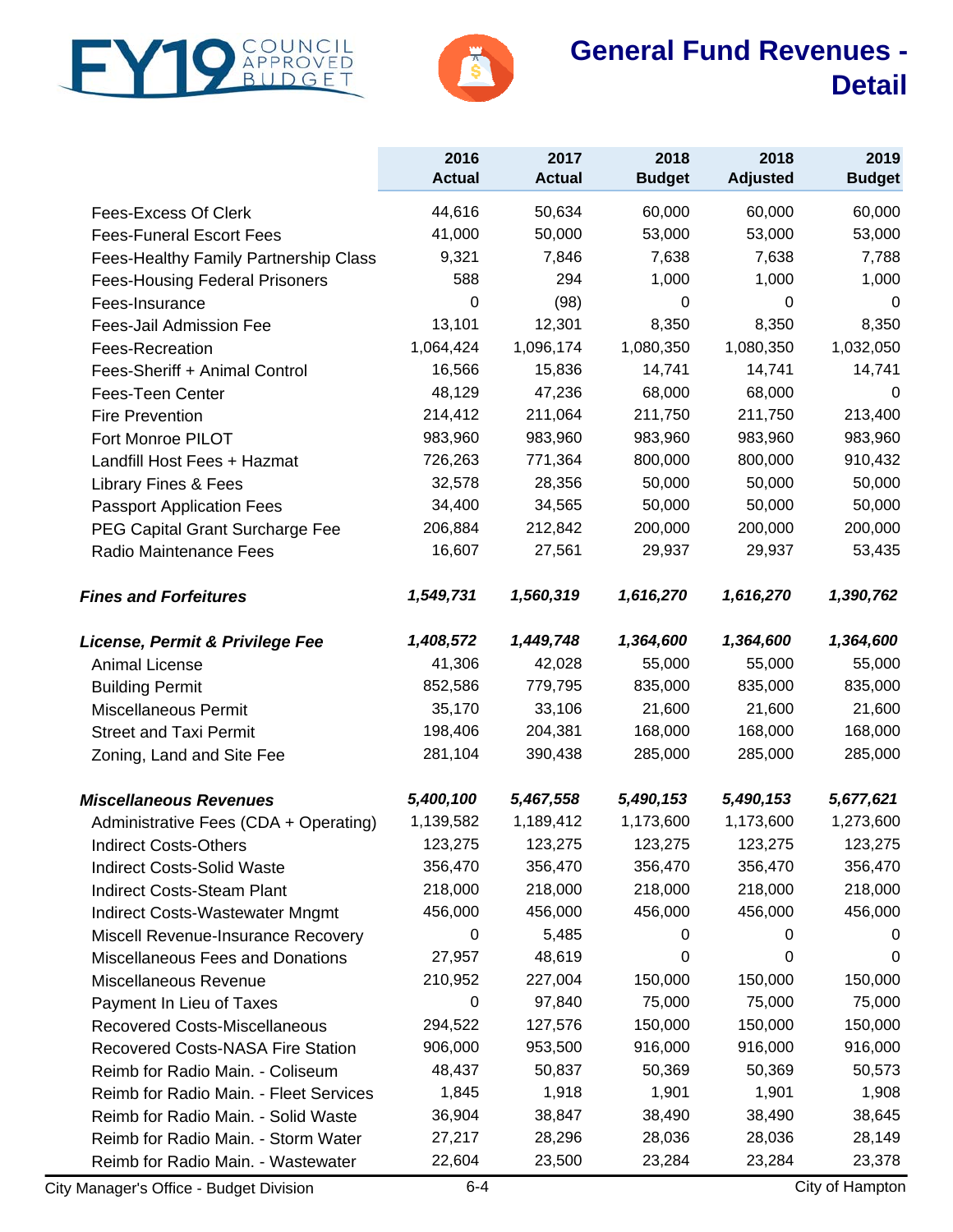



|                                            | 2016<br><b>Actual</b> | 2017<br><b>Actual</b> | 2018<br><b>Budget</b> | 2018<br><b>Adjusted</b> | 2019<br><b>Budget</b> |
|--------------------------------------------|-----------------------|-----------------------|-----------------------|-------------------------|-----------------------|
| <b>Reimbursement For Services-School</b>   | 1,518,632             | 1,508,818             | 1,482,426             | 1,482,426               | 1,569,321             |
| Return on Investment - Solid Waste         | 0                     | 0                     | 116,000               | 116,000                 | 116,000               |
| Return on Investment - Wastewater          | 0                     | 0                     | 113,292               | 113,292                 | 113,292               |
| <b>Returned Check Fees</b>                 | 7,445                 | 7,767                 | 14,010                | 14,010                  | 14,010                |
| <b>Unemployment Fees</b>                   | 4,258                 | 4,394                 | 4,000                 | 4,000                   | 4,000                 |
| Revenue from Use of Money & Proper         | 558,308               | 777,594               | 1,034,950             | 1,034,950               | 1,498,429             |
| Interest from Investm. + Net Apprec.       | 312,130               | 561,753               | 814,271               | 814,271                 | 1,280,568             |
| Parking Fee                                | 40,192                | 38,896                | 48,000                | 48,000                  | 0                     |
| <b>Rental of Property</b>                  | 42,712                | 20,869                | 33,016                | 33,016                  | 67,836                |
| Revenue from Advertising & Comm.           | 69,557                | 71,644                | 71,644                | 71,644                  | 76,006                |
| Sales of Property, Material                | 77,777                | 66,880                | 65,019                | 65,019                  | 65,019                |
| Vending Machines-Other                     | 15,940                | 17,552                | 3,000                 | 3,000                   | 9,000                 |
| <b>Other Local Revenues Total</b>          | 96, 159, 104          | 95,938,553            | 97,692,041            | 97,692,041              | 98,941,220            |
|                                            |                       |                       |                       |                         |                       |
| <b>Federal Revenues</b>                    |                       |                       |                       |                         |                       |
| Federal Assistance - Other                 | 0                     | 363,810               | 0                     | 0                       | 0                     |
| <b>Federal Revenues</b>                    | 610                   | 0                     | 0                     | 0                       | $\mathbf 0$           |
| Fed Rev-VDOT Projects (FCN 20.205)         | 0                     | 4,977                 | 0                     | 0                       | $\mathbf 0$           |
| <b>Indirect Costs</b>                      | 5,000                 | 10,000                | 10,000                | 10,000                  | 10,000                |
| Rad. Emergency Response                    | 9,529                 | 1,125                 | 20,500                | 20,500                  | 20,500                |
| <b>Federal Revenues Total</b>              | 15,139                | 379,912               | 30,500                | 30,500                  | 30,500                |
| <b>State Revenues</b>                      |                       |                       |                       |                         |                       |
| <b>State Revenue for City Depts</b>        | 23,565,316            | 24,149,861            | 24, 115, 845          | 24,115,845              | 24,240,676            |
| E911 Wireless Grant                        | 434,905               | 447,433               | 409,000               | 409,000                 | 409,000               |
| Healthy Families Prog - Federal/State      | 541,685               | 630,890               | 640,081               | 640,081                 | 640,081               |
| <b>Public Library Books</b>                | 162,419               | 166,828               | 162,055               | 162,055                 | 162,055               |
| <b>Recovered Costs-Police</b>              | 6,523,452             | 6,733,488             | 6,733,487             | 6,733,487               | 6,733,487             |
| Street & Highway Maintenance               | 15,902,855            | 16, 171, 222          | 16, 171, 222          | 16, 171, 222            | 16,296,053            |
| <b>State Revenue for City/State Depts</b>  | 23,681,760            | 23,808,405            | 24,297,060            | 24,297,060              | 24,297,060            |
| <b>City Treasurer</b>                      | 271,135               | 254,382               | 266,623               | 266,623                 | 266,623               |
| Clerk of the Circuit Court                 | 796,696               | 843,937               | 814,236               | 814,236                 | 814,236               |
| <b>Commissioner of the Revenue</b>         | 293,842               | 293,704               | 300,897               | 300,897                 | 300,897               |
| Commonwealth's Attorney                    | 1,349,260             | 1,338,644             | 1,402,569             | 1,402,569               | 1,402,569             |
| <b>Electoral Board and Voter Registrar</b> | 105,916               | 53,204                | 53,144                | 53,144                  | 53,144                |
| Misc                                       | 200                   | 0                     | 0                     | $\boldsymbol{0}$        | 0                     |
| Recovered Costs - Sheriff Jail             | 720,257               | 665,004               | 677,495               | 677,495                 | 677,495               |
| <b>Recovered Costs-Probation</b>           | 7,750                 | 9,144                 | 8,500                 | 8,500                   | 8,500                 |
| Sheriff and Jail                           | 6,304,186             | 6,157,744             | 6,594,123             | 6,594,123               | 6,594,123             |
| Social Services - Federal/State            | 13,515,985            | 13,876,939            | 13,863,769            | 13,863,769              | 13,863,769            |
| VA. Juvenile Block Grant                   | 316,533               | 315,703               | 315,704               | 315,704                 | 315,704               |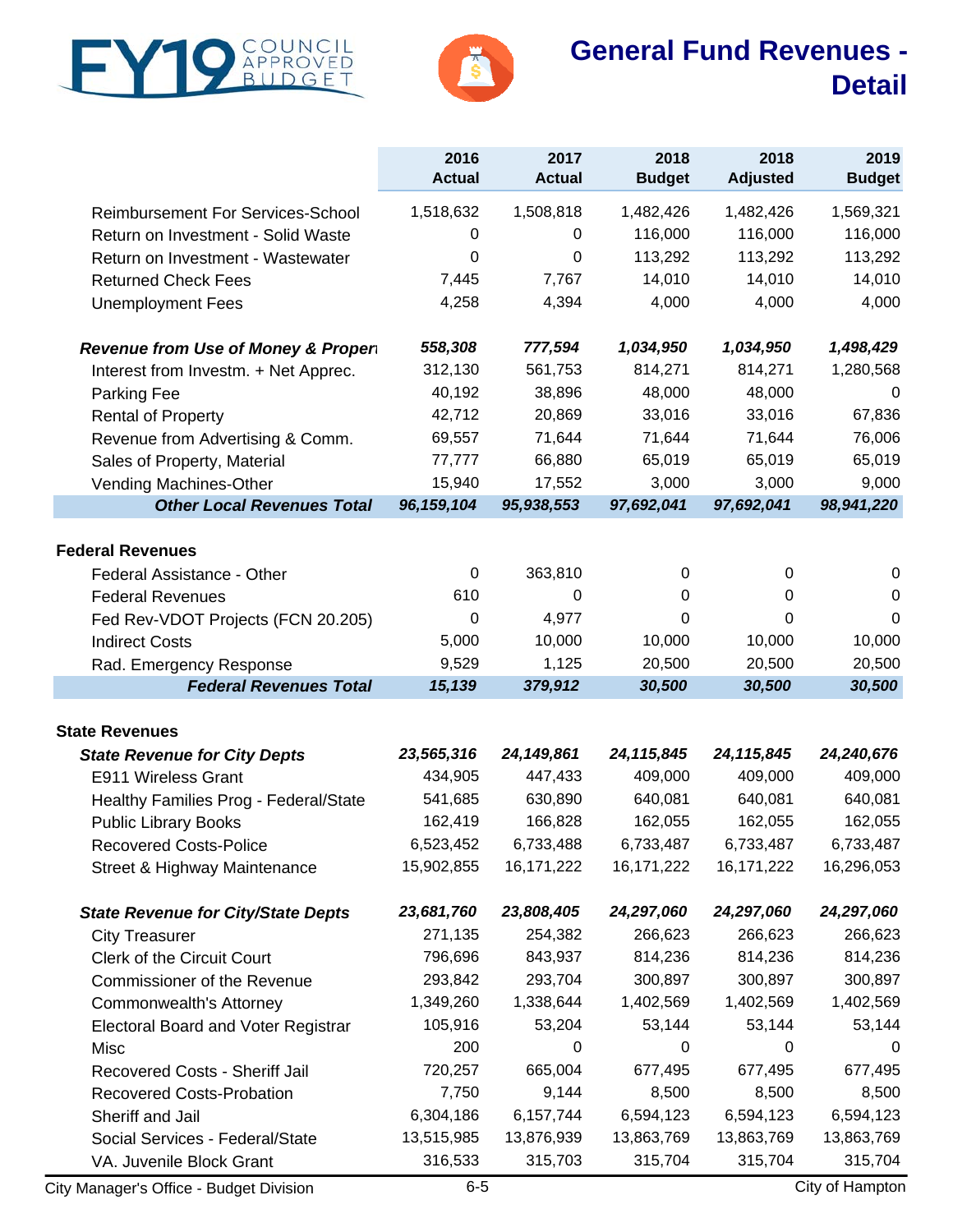



|                                                               | 2016<br><b>Actual</b> | 2017<br><b>Actual</b> | 2018<br><b>Budget</b> | 2018<br><b>Adjusted</b> | 2019<br><b>Budget</b> |
|---------------------------------------------------------------|-----------------------|-----------------------|-----------------------|-------------------------|-----------------------|
|                                                               |                       |                       |                       |                         |                       |
| <b>Unrestricted State Revenues</b>                            | 854,445               | 890,766               | 829,828               | 829,828                 | 829,828               |
| Mobile Home Titling Tax                                       | 21,119                | 17,511                | 20,312                | 20,312                  | 20,312                |
| <b>Railroad Tax</b>                                           | 15,310                | 14,030                | 10,516                | 10,516                  | 10,516                |
| State Share Isabel (FEMA)                                     | 0                     | 106,435               | 0                     | 0                       | 0                     |
| Tax on Deeds                                                  | 431,391               | 346,774               | 394,000               | 394,000                 | 394,000               |
| <b>Vehicle Rental Tax</b>                                     | 386,625               | 406,016               | 405,000               | 405,000                 | 405,000               |
| <b>State Revenues Total</b>                                   | 48, 101, 521          | 48,849,032            | 49,242,733            | 49,242,733              | 49,367,564            |
|                                                               |                       |                       |                       |                         |                       |
| <b>Schools Revenues (Other than City)</b>                     |                       |                       |                       |                         |                       |
| <b>Federal Projects</b>                                       | 818,133               | 800,142               | 940,000               | 940,000                 | 940,000               |
| <b>Other Funds</b>                                            | 2,507,176             | 2,489,245             | 2,622,500             | 2,622,500               | 2,571,000             |
| Share 1% Sales Tax                                            | 21,434,790            | 21,639,413            | 21,603,117            | 21,603,117              | 21,800,599            |
| <b>State Funds</b>                                            | 98,923,954            | 101,254,260           | 92,303,250            | 92,303,250              | 90,086,506            |
| <b>State Lottery Profits</b>                                  | $\boldsymbol{0}$      | 0                     | 13,154,824            | 13,154,824              | 12,865,152            |
| <b>Schools Revenues (Other than City)</b>                     |                       |                       |                       |                         |                       |
| <b>Total</b>                                                  | 123,684,053           | 126, 183, 060         | 130,623,691           | 130,623,691             | 128,263,257           |
| <b>Transfers from Other Funds</b>                             |                       |                       |                       |                         |                       |
|                                                               | 1,990,660             | 3,042,360             | 892,016               | 892,016                 | 865,000               |
| Com. Fund Bal.-Budget Savings<br>Com. Fund Bal.-Drainage Prog | 116,000               | 116,000               | 354,588               | 354,588                 | 354,588               |
| Com. Fund Bal.-School Debt Serv                               | 592,984               | 757,984               | 857,984               | 857,984                 | 390,000               |
| <b>Transfer from EDA</b>                                      | 119                   | 180                   | 0                     | 0                       | 437,345               |
| <b>Transfer from Federal Grant Fund</b>                       | 1,035                 | 12,301                | 0                     | 0                       | 0                     |
| Transfer from P/Y Encumbrance                                 | 1,708,448             | 1,721,603             | $\mathbf 0$           | 0                       | $\Omega$              |
| Transfer from School Oper. Fund                               | 2,000,000             | 2,000,000             | 2,000,000             | 2,000,000               | 2,000,000             |
| <b>Transfer from Wastewater</b>                               | 113,292               | 113,292               | 0                     | 0                       | $\Omega$              |
| <b>Unassigned General Fund Balance</b>                        | 11,970,755            | 9,871,502             | 3,624,401             | 3,624,401               | 4,629,925             |
| <b>Transfers Total</b>                                        | 18,493,293            | 17,635,222            | 7,728,989             | 7,728,989               | 8,676,858             |
|                                                               |                       |                       |                       |                         |                       |
| <b>General Fund Total</b>                                     | 466,808,645           | 470,014,375           | 467,844,000           | 467,844,000             | 471,165,931           |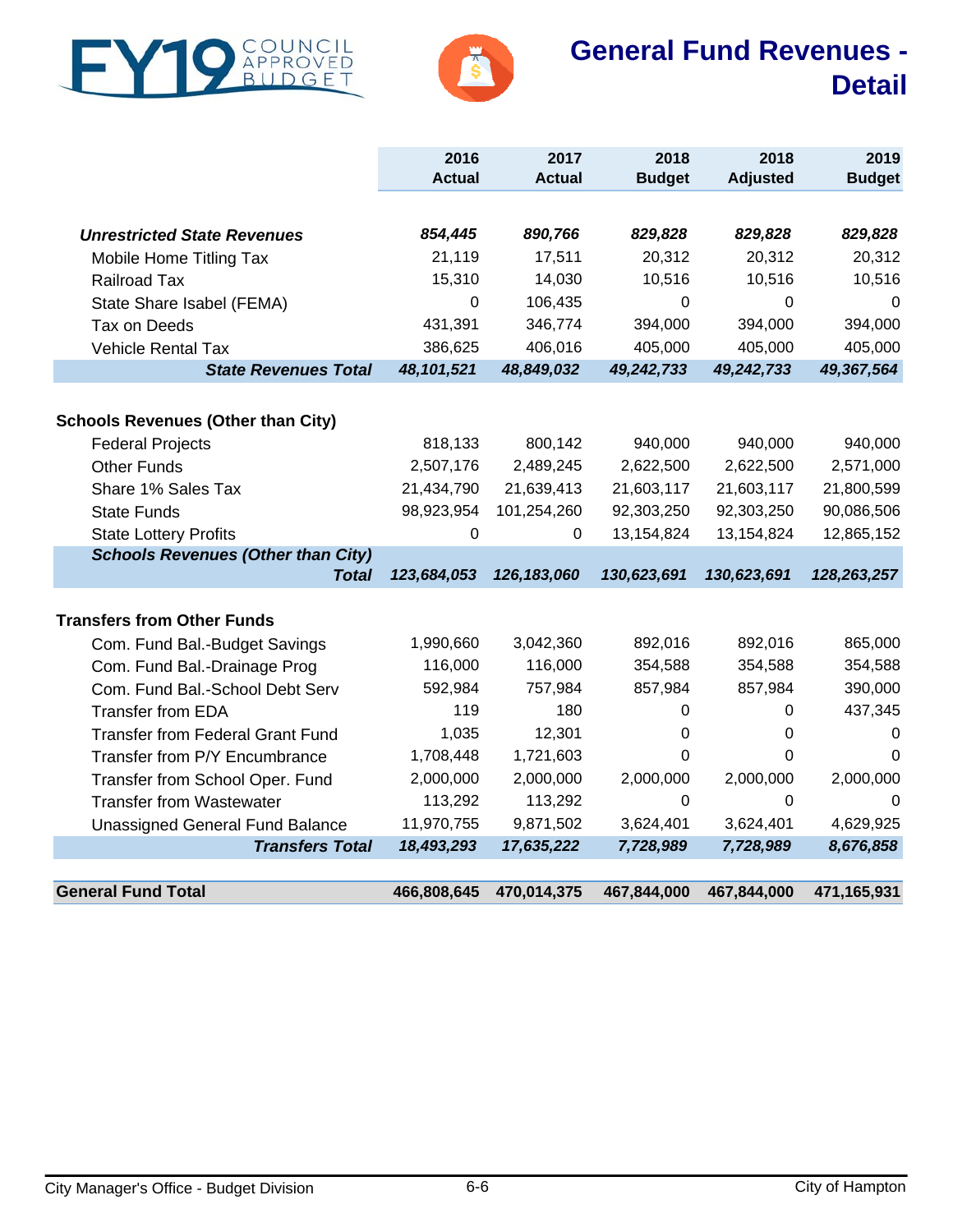



The General Fund revenues (before schools funding and transfers) are projected to increase by \$4,734,496 to \$334,225,816, representing a 1.44% growth from FY 2018. These estimates are based on historical trends, current market conditions, and consultation with the Commissioner of the Revenue, the City Treasurer, City Assessor, the Finance Director, other city staff, and the Commonwealth of Virginia's 2018-2020 Biennium Budget.

The following is a brief summary of the **\$471,165,931** in expected total revenues for FY 2019.

#### **General Property Taxes**



**Personal Property Tax** includes taxes levied on tangible personal property, recreational vehicles, trailers, and motor vehicles owned by citizens and businesses. Taxes are levied on a calendar year basis. Projected revenues are going up by \$921,533 to a total of \$39,801,432, which represents a growth of 2.37%. The projected collection ratio is 95%. *The FY19 tax rate remains at \$4.50 for most personal property and \$0.000001 per \$100 assessed value* for all recreational watercraft and personal property for the disabled, the elderly and 100% disabled Veterans.

**Machinery & Tool Tax** is a personal property tax levied on tangible business machinery and tools. *The current rate remains the same at \$3.50 per \$100 of assessed value*. The estimated revenues **Real Property Tax** represents the largest revenue source for the City. The ad valorem taxes are based on the assessed value of all real property. Current real property is assessed at fair market value as of July 1 of each year. While 70% of home values didn't change, 9% decreased and 21% increased, averaging to an overall increase of 0.64%. Multifamily and commercial properties showed gains in values of 2.49% and 0.95%, respectively.

The estimated real property tax revenues for FY19 totals \$128,554,961, an increase of \$2,208,293 over FY18. The projected collection rate for current real estate taxes is 98.4%.

*The real estate tax rate for FY19 remains at \$1.24 per \$100 of assessed value.* 



for FY19 increased to \$2,466,796. The collection rate is estimated to be at 98%.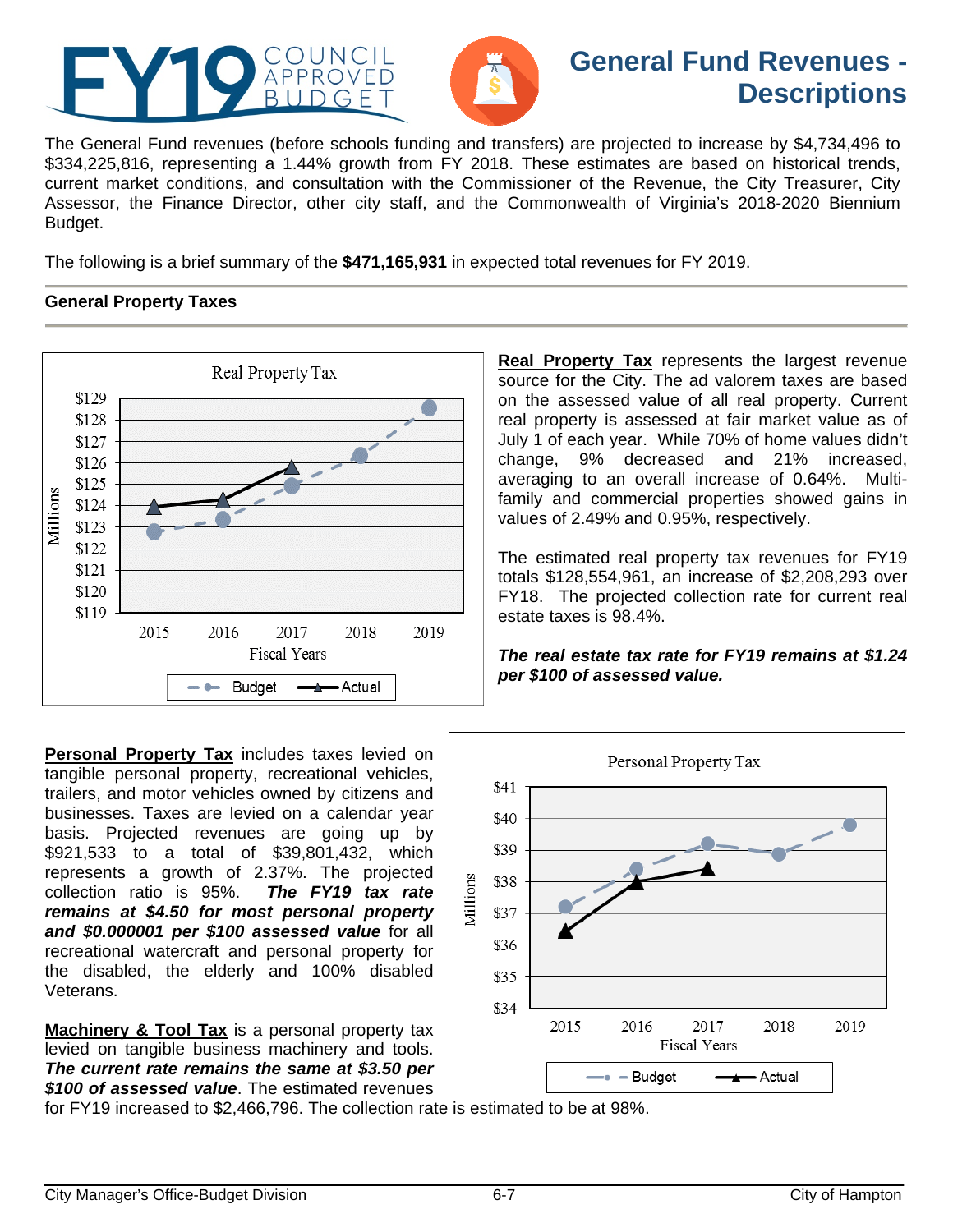



**Other General Property Revenues** consist of Public Service Tax, delinquent real estate and personal property tax revenues from previous years along with refunds, penalties, and mobile home taxes, totaling \$5,301,138 for FY19, which is an increase of \$138,694 over 2018.

#### **Other Local Revenues**

**Utility Tax - Electric & Gas:** The City has the authority by the State to impose and levy a monthly tax, on a "per meter" basis, on each purchase of natural gas (delivered by pipeline) and electricity. This tax is collected by the service provider from the consumers. The total revenues for FY19 remain level to FY18 at \$5,000,000. The current rates for residential, commercial, industrial and all other consumers are listed in the *Tax and Fee Rates* section of this document.



**Communications Sales & Use Tax** Effective July 1, 2007, the State combined the local telephone service, mobile telecommunication service, cable service, cable franchise fees, video programming excise tax and E911 service tax into one communication sales and use tax. The imposed rate will be 5% of gross receipts and imposed separate right-of-way fees for land line phones, cable lines and 911 land line services. These taxes and fees are now State imposed fees which will be collected by the State and distributed to localities. The projected revenues for FY19 decreased to \$8,425,093.

**Business License Tax** is generally assessed on the gross receipts of a business. Tax rates vary depending on the business category. A new business must obtain a business license from the Commissioner of the Revenue

before conducting business in Hampton. The total revenues for FY19 are projected to remain level at \$12,390,000.

**Sales & Use Tax** is the retail and use taxes charged and collected by certain businesses on behalf of the Commonwealth of Virginia. One percentage point of this tax is designated as the "local portion" and is directly returned by the Commonwealth of Virginia to the localities in which the business operates. The projected revenue for FY19 is \$15,556,505, which is the same as it was in FY18.

The current sales tax rate in most of Virginia is at 5.3%. However, Northern Virginia and the Hampton Roads areas also have an additional 0.7%, bringing the total to 6%: the Commonwealth collects the majority (5%) and Hampton collects 1%. The rate on groceries is 2.5%: 1.5% for state, and 1% for Hampton.

**Lodging -Transient Tax** is imposed and levied by the City in the amount of 8% of the total amount paid for lodging, by or for any transient, to any hotel, plus \$1.00 per room

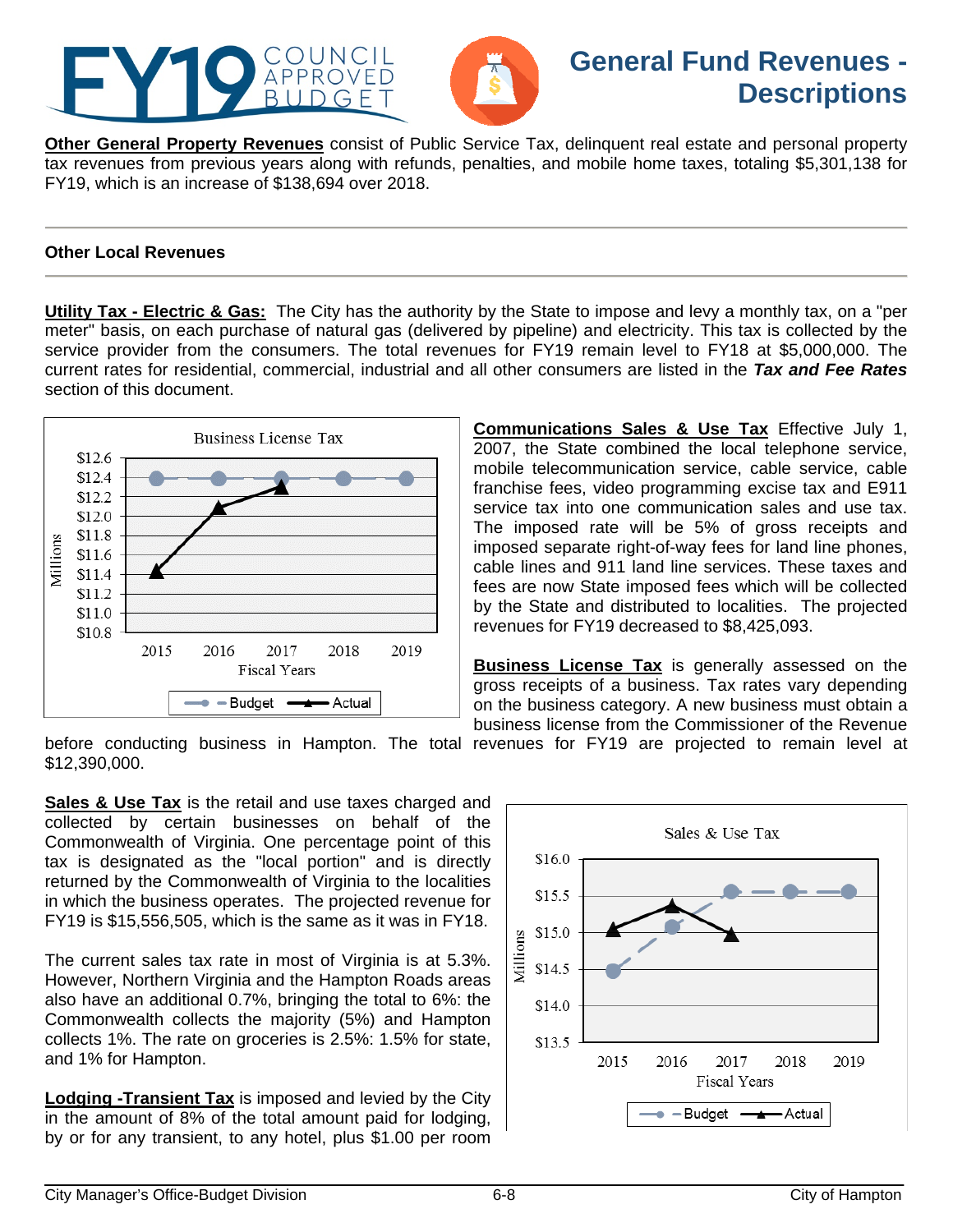



per night (instituted back in FY 2014). Two percent of this tax rate is designated to the Convention Center Fund. Funds from this tax have been utilized to protect important cultural attractions and ensure that visitor-generating businesses continue to generate room nights for our hotel community. The projected revenue for FY19 anticipates an increase of \$203,686 for a total of \$3,978,686.



**Restaurant/Meal Tax** is assessed on the sales price of prepared food and beverages sold at food establishments (as defined in Section 37-226 of the City Charter) in the City. Meal Tax revenue continues to grow with a projected \$414,011 increase over FY18. The total estimated revenues for FY19 restaurant/meal tax are \$21,114,540. The Meal tax remains at 7.5%, all remaining local.

**Admission/Amusement Tax** is levied at a current rate of 10% of any admission charge (per person) to any place of amusement or entertainment where the admission charge is thirty-five cents (\$0.35) or more. The projected revenues total is expected to grow to \$1,358,755 in FY19.

**Other Local Taxes Collected** are the remaining local taxes not previously mentioned including; bank stock taxes, motor vehicle license taxes, recordation taxes, short term rental taxes, the right-of-way fee, and tobacco taxes. The projected combined total for these revenues is projected at \$11,648,383 for FY19.

#### **Charges for Services**

This category consists of revenues from fees charged by court officers, the Sheriff's department, recreation, ambulance services, Healthy Start Programs, Healthy Family Partnership Classes, Library fines/fees, legal services, landfill host fees and miscellaneous fees. The Boat License fee is also accounted for here.

Revenues in this category are projected to increase by \$301,716, bringing total revenues to \$9,537,846. The primary increase is due to more fee revenues expected to be collected from the Recreation department for School Age programs.

#### **Fines and Forfeitures**

These collections are the results of charges ordered by the courts for violations of City ordinances. These revenues are projected to have a decrease in court appeals, which contributes to an overall decline of \$225,508 for FY19. Funds received from this function are to be expended in the Sheriff's budget for court security. Revenue is projected to decrease to \$1,390,762.

#### **License, Permit & Privilege Fee**

These revenues are generated from various activities within the City primarily from the growth of construction by issuance of building plans; and electrical and plumbing permits to ensure the quality and appearance of the City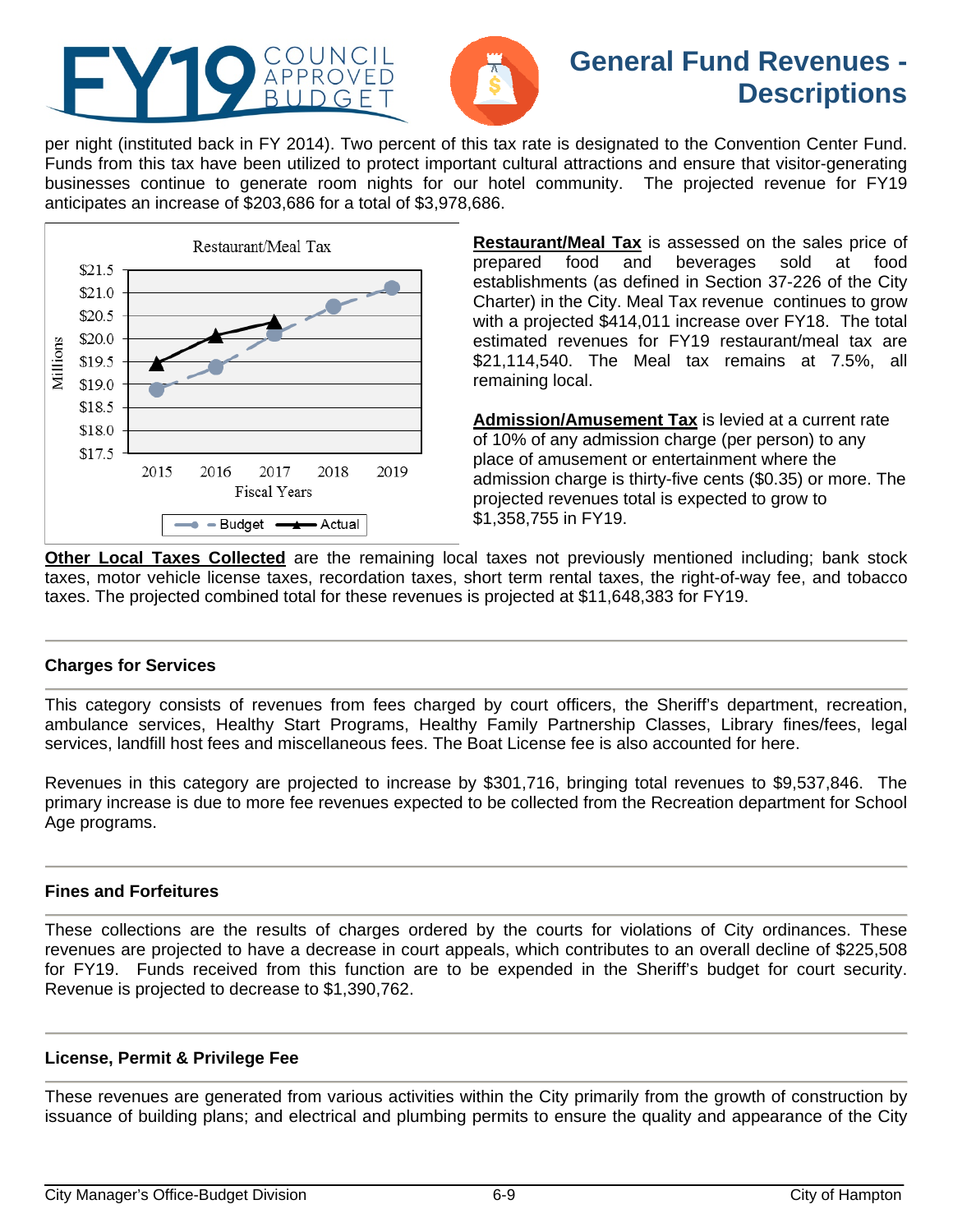



along with the safety of our citizens. Other fees are collected for animal licenses, street and taxi permits, zoning and land fees. The projected revenue for FY19 remains level at \$1,364,600.

#### **Miscellaneous Revenues**

This category includes School service reimbursements, payment in lieu of taxes, indirect cost from other funds to the General Fund, recovered costs, and other revenues not classified in any other category. This category reflects an increase of \$187,468 over adopted FY18 revenues. The total estimated FY19 revenue for this category is \$5,677,621.

#### **Revenues from Use of Money & Property**

Interest earned on investments generates the majority of the revenue in this category. The projected revenue is expected to continue to increase, going from \$1,034,950 in 2018 to \$1,498,429 in 2019. Most of that growth is resulting from higher investment proceeds being due and collected.

#### **State Revenue for City Departments\***

This section includes categorical State and Federal funding. The City's police department recovers some of its costs from the "599 funds" distributed by the Commonwealth of Virginia. For Street & Highway Maintenance revenues, the Virginia Department of Transportation will contribute a projected \$16,296,053 for FY19, an increase of \$124,831 over FY18. All the other revenue sources are expected to remain level. This category as a whole has anticipated revenues of \$24,240,676.

#### **State Revenues for City/State Departments\***

This category consists of shared-expenses in which the State provides funding assistance for the Constitutional Officer's salaries/wages as determined by the State Compensation Board on an annual basis; funds for the elected official offices include Clerk of Circuit Court, Commissioner of Revenue, Commonwealth's Attorney, Electoral Board, Voter Registrar, Treasurer, Sheriff's Office and Jail. Funding is also provided for Federal/State share of Social Services' Programs.

The projected revenue in this category is remaining level at \$24,297,060.

#### **Unrestricted State Revenues\***

Non-categorical aid received from Virginia for the City's share of taxes levied on vehicle rental, mobile home titling, and deeds make up this category. The estimated FY19 revenue for this category is \$829,828, remaining level with the 2018 revenues.

**\****Note***:** *Due to the uncharacteristically late nature of the 2018-2020 state budget approval process this year, some of the state revenues had to be estimated.*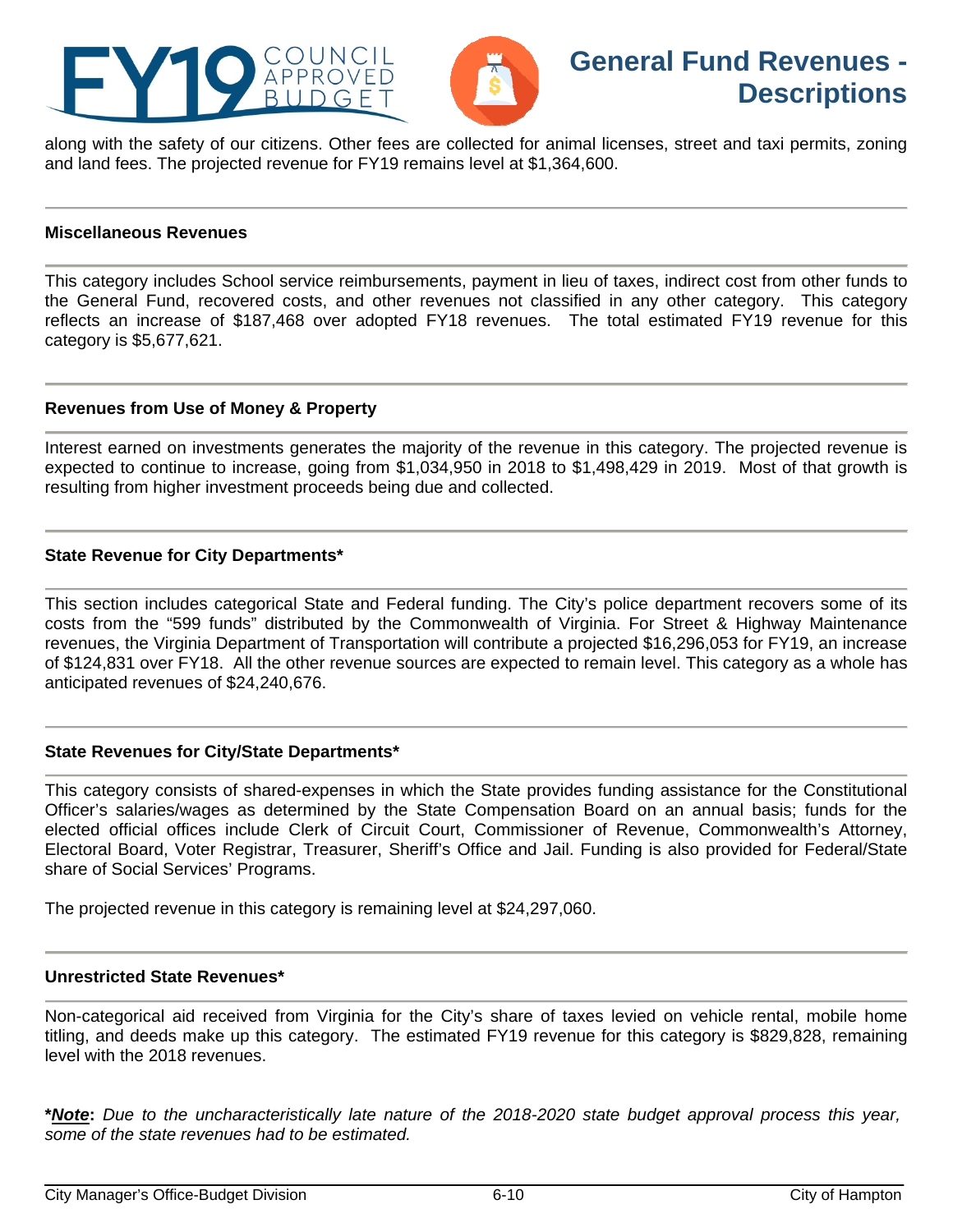



#### **School Funds from Other than City\***

State funding for education represents the largest categorical aid received by the City from the Commonwealth of Virginia. The *State Funds* are revenues received based on a formula comprised of a ratio of the number of school age children within the City compared to the number of school-aged children statewide.

We are estimating a state contribution of \$90,086,506 to our schools for FY19, which is a decrease of \$2,216,744. The *State Lottery Profits* dedicated for the purpose of public education is estimated to decrease by \$289,672 in FY19 to \$12,865,152.

*Other Funds* include miscellaneous revenues such as fees from students, tuition from day students, Medicare reimbursement and interest earnings. Revenues are expected to decrease by \$51,500 to \$2,571,000 for FY19.

The *Federal Impact Funds* is aid from the federal government to support special education under the Individuals with Disabilities Education Act and related services for students with learning disabilities. The federal government also provides aid under Public Law 874 to assist local schools systems for the number of federal employees including military families by providing financial assistance for school construction and operations. The total revenues are expected to stay the same at \$940,000 in FY19.

Of the *Share 1% Sales Tax* collected by the State for sales and use taxes, the City contributes the entire 1% to the Hampton City Schools. This amount will increase by \$197,482 to \$21,800,599 in FY19.

#### **General Fund Balance**

Each year, the City allocates a specific portion of unassigned fund balance to be used for one-time operational costs in the proceeding fiscal year. This amount designated shall comply with the City's financial policies regarding unassigned fund balance.

For FY19, a total of \$4,629,925 will be appropriated from unassigned fund balance for one-time funding items. The Committed Fund Balance-Debt Reserve account, which was established in FY 2007, are funds set aside to be used to mitigate debt service obligations in subsequent years.

#### **Transfer from School Operating Fund**

The Hampton City School Board has agreed to contribute \$2,000,000 from their operating fund to the City's debt service reserve for the future debt service repayment on the general obligations bonds issued for school construction.

**\****Note***:** *Due to the uncharacteristically late nature of the 2018-2020 state budget approval process this year, some of the state revenues had to be estimated.*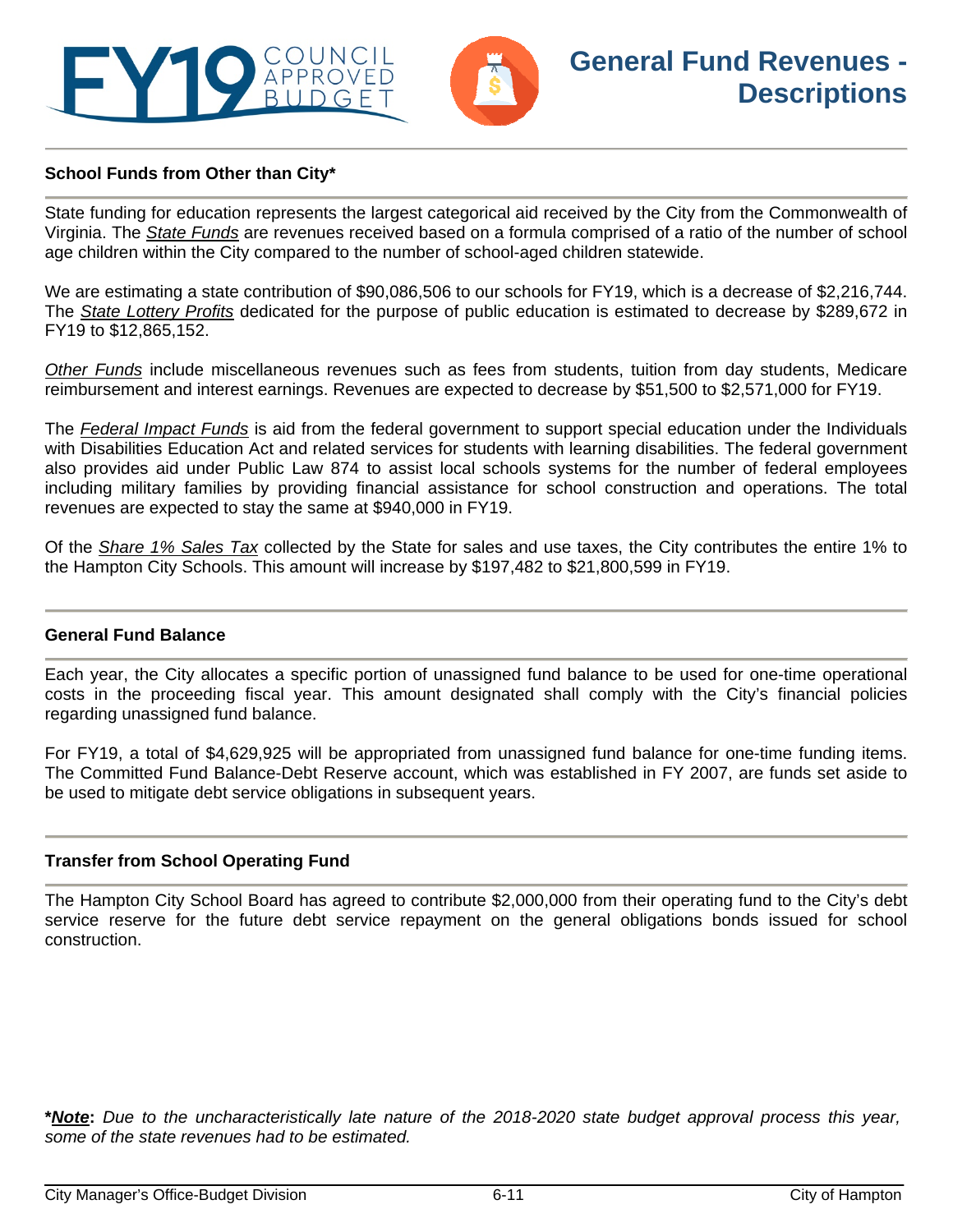



# **General Fund Expenditures - Summary**

|                                                 | 2016<br><b>Actual</b> | 2017<br><b>Actual</b> | 2018<br><b>Budget</b> | 2018<br><b>Adjusted</b> | 2019<br><b>Budget</b> |
|-------------------------------------------------|-----------------------|-----------------------|-----------------------|-------------------------|-----------------------|
| <b>General Fund</b>                             |                       |                       |                       |                         |                       |
| <b>Constitutional, Judicial &amp; Electoral</b> | 16,091,632            | 15,964,100            | 15,932,825            | 16,011,719              | 16,373,345            |
| <b>Economic Vitality &amp; Neighborhoods</b>    | 7,552,128             | 7,708,221             | 7,876,421             | 7,971,931               | 7,904,462             |
| <b>Infrastructure</b>                           | 18,171,288            | 18,030,676            | 18,600,997            | 18,701,499              | 18,956,203            |
| <b>Leisure Services</b>                         | 6,811,711             | 6,922,698             | 7,089,857             | 7,135,570               | 6,903,762             |
| <b>Public Safety</b>                            | 47,076,264            | 49,251,441            | 48,448,062            | 49,157,692              | 49,791,850            |
| <b>Quality Government</b>                       | 13,565,131            | 14,450,325            | 16,864,565            | 16,988,982              | 17,047,559            |
| <b>Youth &amp; Families</b>                     | 26,778,936            | 27,819,580            | 28,647,485            | 28,696,889              | 28,609,103            |
| <b>Retirement &amp; Benefits</b>                | 38,230,744            | 36,230,071            | 42,864,268            | 41,660,198              | 43,619,176            |
| <b>Contributions to Outside Agencies</b>        | 20,971,799            | 20,289,404            | 21,132,043            | 21,132,043              | 21,271,068            |
| <b>Debt Service</b>                             | 33,267,203            | 32,477,863            | 33,392,972            | 33,392,972              | 34,204,811            |
| <b>School Operations</b>                        |                       |                       |                       |                         |                       |
| Schools - State & Federal                       | 123,684,054           | 126,183,060           | 130,623,691           | 130,623,691             | 128,263,257           |
| <b>Schools - Local Contribution</b>             | 71,112,223            | 71,471,416            | 73,036,416            | 73,036,416              | 73,827,042            |
| <b>School Operations Total</b>                  | 194,796,277           | 197,654,476           | 203,660,107           | 203,660,107             | 202,090,299           |
| <b>Transfers to Other Funds</b>                 |                       |                       |                       |                         |                       |
| Transfers - Capital Projects Fund               | 15,959,883            | 18,427,928            | 14,038,105            | 14,038,105              | 15,128,732            |
| <b>Transfers - Other</b>                        | 9,415,247             | 9,324,378             | 9,296,293             | 9,296,293               | 9,265,561             |
| <b>Transfers Total</b>                          | 25,375,130            | 27,752,306            | 23,334,398            | 23,334,398              | 24,394,293            |
| <b>General Fund Total</b>                       | 448,688,243           | 454,551,161           | 467,844,000           | 467,844,000             | 471,165,931           |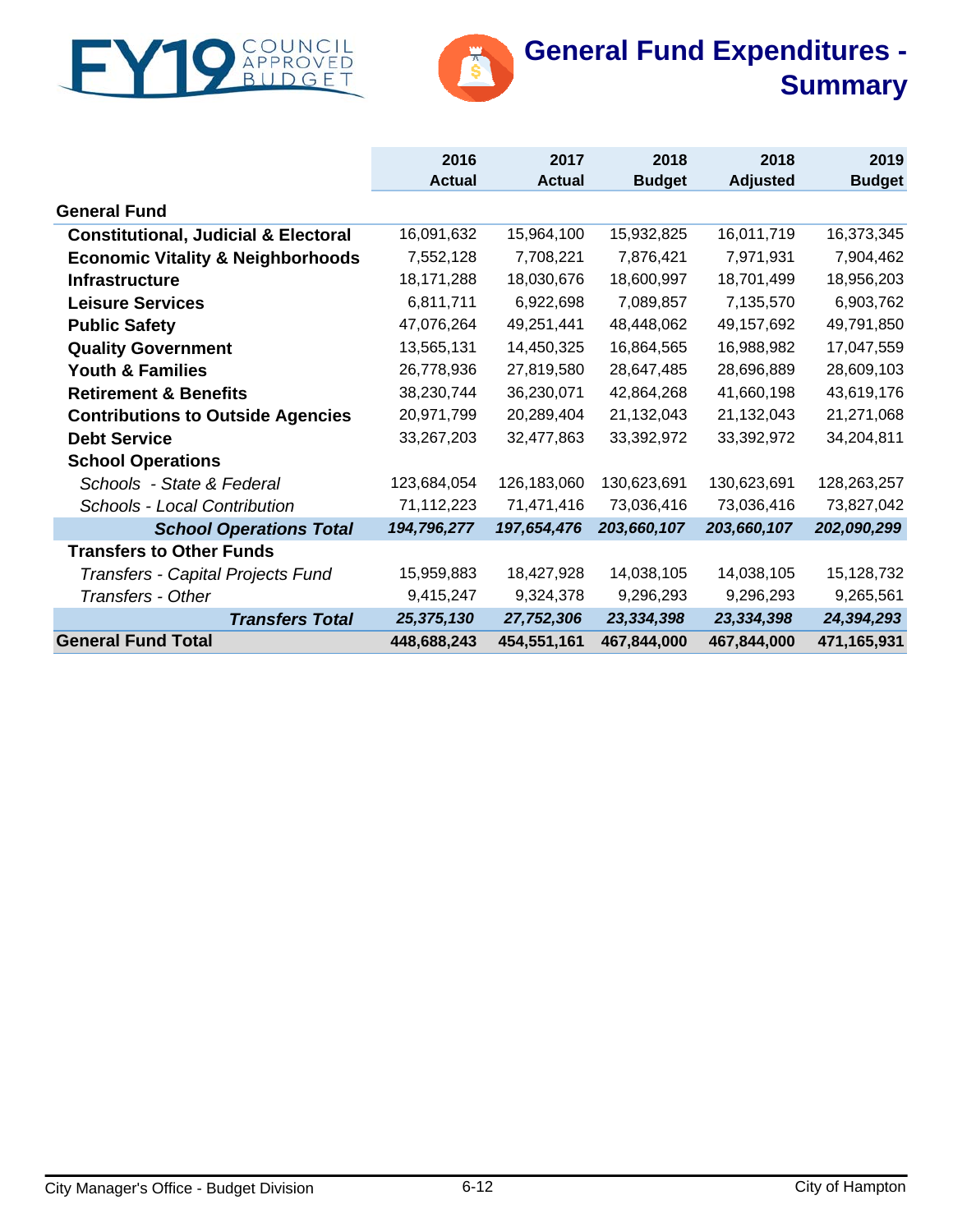



# **Explanation of Major Increases/Decreases**

| <b>Business Team</b>                                               | Increases/<br>(Decreases) | <b>Explanation</b>                                                                                                                                                                                                                                                                                                                                                                                                                                                                                                                                                                                                                                                                                                                                                                 |
|--------------------------------------------------------------------|---------------------------|------------------------------------------------------------------------------------------------------------------------------------------------------------------------------------------------------------------------------------------------------------------------------------------------------------------------------------------------------------------------------------------------------------------------------------------------------------------------------------------------------------------------------------------------------------------------------------------------------------------------------------------------------------------------------------------------------------------------------------------------------------------------------------|
| Constitutional,<br><b>Judicial and</b><br><b>Electoral Offices</b> |                           | \$361,626 The net increase in this business team is attributed to the addition of five<br>(+5.0) permanent full-time positions to the Commonwealth's Attorney's Office<br>(please see Tab 24 - Personnel Allocation for details) along with an increase<br>in funding for operating expenses, the majority of which is for a case<br>management system maintenance contract; an increase in funding for the<br>City Sheriff/Jail for personnel services cost dictated by the Compensation<br>Board, a new food services contract and an increase in inmate healthcare<br>costs.                                                                                                                                                                                                    |
| <b>Economic</b><br><b>Vitality and</b><br><b>Neighborhoods</b>     |                           | (67,469) The net decrease in this business team is the result of a slight increase in<br>fixed costs and the transfer of funds for the Neighborhood Capacity Building<br>Initiative previously funded in the Office of Youth and Young Adult<br>Opportunity. These increases were offset by salary savings due to<br>retirements and reductions in operating expenses to help balance the<br>budget.                                                                                                                                                                                                                                                                                                                                                                               |
| Infrastructure                                                     |                           | 254,704 The increase is the result of filling multiple vacant positions at salaries<br>greater than the minimum of the range along with some position<br>reclassifications, enhanced street lighting and an increase in fixed costs<br>primarily associated with higher maintenance and repair costs.                                                                                                                                                                                                                                                                                                                                                                                                                                                                              |
| <b>Leisure Services</b>                                            |                           | (231,808) The decrease in this business team is attributed to transiting the Performing<br>Arts Center to the Arts Commission, the funds for which are temporarily<br>housed in Non-departmental until the transition plan has been finalized; a<br>decrease in lease payments for a library branch due to renegotiated terms<br>and decreases in operating expenses to help balance the budget.                                                                                                                                                                                                                                                                                                                                                                                   |
| <b>Public Safety</b>                                               |                           | 634,158 The net increase in this business team is the result of a combination of<br>changes. First are the salary savings from the elimination of one (-1.0) Fire<br>and Rescue Battalion Chief position vacated by retirement and other<br>retirement savings; the transfer of the Citizens' Unity Commission to the<br>Quality Government business team and the Office of Youth and Young Adult<br>Opportunities to the Youth and Families business team. These decreases<br>were offset by a full year of funding for the seven patrol officers added mid-<br>year in FY18; the addition of two (+2.0) permanent full-time Crime Analyst<br>positions and converting one vacant Office Specialist position to a third Crime<br>Analyst position and an increase in fixed costs. |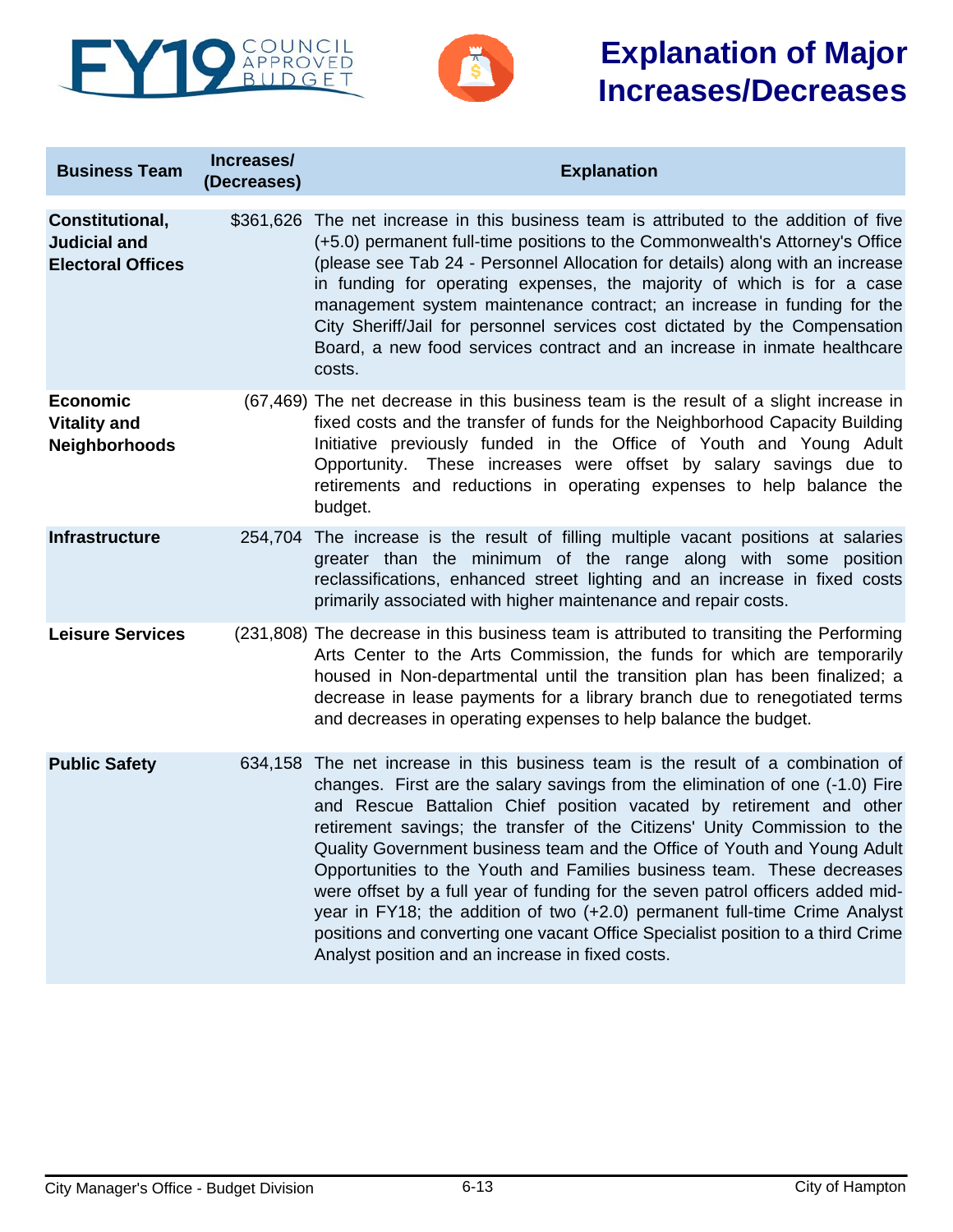



# **Explanation of Major Increases/Decreases**

| <b>Business Team</b>                                         | Increases/<br>(Decreases) | <b>Explanation</b>                                                                                                                                                                                                                                                                                                                                                                                                                                                                                                                                                                                                                                                                                                                                                                                                             |
|--------------------------------------------------------------|---------------------------|--------------------------------------------------------------------------------------------------------------------------------------------------------------------------------------------------------------------------------------------------------------------------------------------------------------------------------------------------------------------------------------------------------------------------------------------------------------------------------------------------------------------------------------------------------------------------------------------------------------------------------------------------------------------------------------------------------------------------------------------------------------------------------------------------------------------------------|
| Quality<br><b>Government</b>                                 |                           | 58,577 The net increase in this business team is attributed to the transfer of one (-<br>1.0) permanent full-time position from the City Attorney's Office to the<br>Commonwealth's Attorney's Office; freezing one (-1.0) permanent full-time<br>position in Information Technology; vacancy and retirement savings in the<br>City Manager's Office; funding to support the neighborhood centers coming<br>on-line and decreases in operating expenses to balance the budget. These<br>decreases were mostly offset by an increase in costs for the Veterans Court<br>and Intergovernmental Affairs contracts; and, housing the funding for the<br>Performing Arts Center (previously budgeted in Parks, Recreation and<br>Leisure Services) in Non-departmental while the transition to the Arts<br>Commission is finalized. |
| <b>Youth and</b><br><b>Families</b>                          |                           | (87,786) The net decrease in this business team is a result of a decrease in fixed<br>costs; a decrease in the city's contractual agreement with the Health<br>Department and the transfer of the Special Assistant Prosecutor position and<br>the Neighborhood Capacity Building, which were previously housed in the<br>Office of Youth and Young Adult Opportunities, to the Commonwealth's<br>Attorney's Office and Community Development respectively.<br><b>These</b><br>decreases were partially offset by the 2% general wage increase budgeted in<br>Social Services.                                                                                                                                                                                                                                                 |
| <b>Retirement and</b><br><b>Employee</b><br><b>Benefits</b>  |                           | 1,958,978 The net increase in Retirement and Employee Benefits reflects an increase<br>for the 2% general wage increase (GWI) for permanent full-time and part-<br>time employees along with increases in health insurance, Line of Duty pay<br>and the Virginia Retirement System. These increases were partially offset<br>by savings from retirements and a transfer of fringe benefit costs for the<br>Performing Arts Center transition.                                                                                                                                                                                                                                                                                                                                                                                  |
| <b>Contributions to</b><br><b>Outside</b><br><b>Agencies</b> |                           | 139,025 The increases in contributions are attributed to an increase in the Hampton<br>Roads Regional Jail, the Peninsula Regional Animal Shelter and the<br>Hampton Roads Planning District Commission offset by a decrease in<br>Hampton Roads Transit and the transfer of the contribution to the Boo<br>Williams Sportsplex to the Debt Service Fund to offset the debt service cost.                                                                                                                                                                                                                                                                                                                                                                                                                                      |
| <b>Debt Service</b>                                          |                           | 811,839 This increase is the result of purchasing the Boo Williams Sportsplex. The<br>associated debt service increase is offset by rental payments received and<br>other revenues previously allocated to support the Sportsplex for purchasing<br>the facility.                                                                                                                                                                                                                                                                                                                                                                                                                                                                                                                                                              |
| <b>Transfer to</b><br><b>Capital Budget</b>                  |                           | 1,090,627 This increase reflects the cost of funding and implementing a new payroll<br>system and an increase in Urban Maintenance Funds for street resurfacing.                                                                                                                                                                                                                                                                                                                                                                                                                                                                                                                                                                                                                                                               |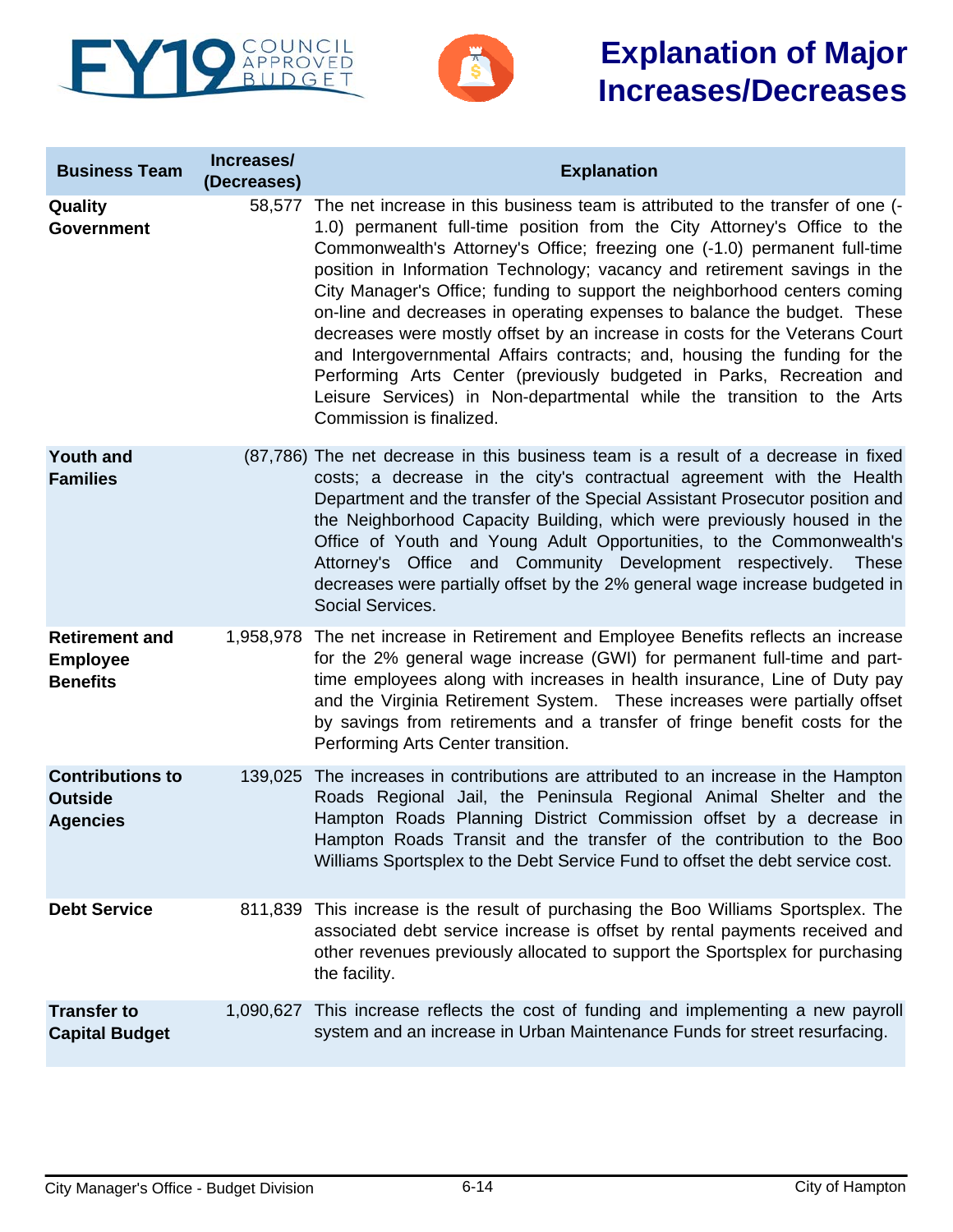



| <b>Business Team</b>                                                | Increases/<br>(Decreases) | <b>Explanation</b>                                                                                                                                                                                                                                                                                                                                                                                                   |
|---------------------------------------------------------------------|---------------------------|----------------------------------------------------------------------------------------------------------------------------------------------------------------------------------------------------------------------------------------------------------------------------------------------------------------------------------------------------------------------------------------------------------------------|
| <b>Transfer to Other</b><br><b>Funds</b>                            |                           | (30,732) The net decrease is attributed to a decrease in the contribution to the<br>Economic Development Authority to cover a portion of the debt service cost<br>of the Boo Williams Sportsplex. This decrease is partially offset by an<br>increase in EDA performance agreements and an increase in the Convention<br>Center funding from the dedicated 2% meals plus $2\%$ lodging taxes ( $2+2$ ).              |
| <b>School</b><br><b>Operations</b><br>(Local Funds)                 |                           | 790,626 There is an increase in the local contribution based on the agreed upon<br>school funding formula in which the school system receives a predetermined<br>percentage of the growth in residential general property and utility taxes. In<br>addition to what is due the School system from the funding formula, the city<br>is also providing \$350,000 in one-time funds to support the Career<br>Academies. |
| <b>School</b><br><b>Operations</b><br>(State, Federal<br>and Misc.) |                           | (2,360,434) The decrease is attributed to a decrease in State funding for the schools, the<br>amount of which was included in the Governor's original budget submission<br>to the General Assembly in December 2017. At the time of printing, the<br>State budget had not been finalized.                                                                                                                            |
| Net Increase/<br>(Decrease)                                         | \$3,321,931               |                                                                                                                                                                                                                                                                                                                                                                                                                      |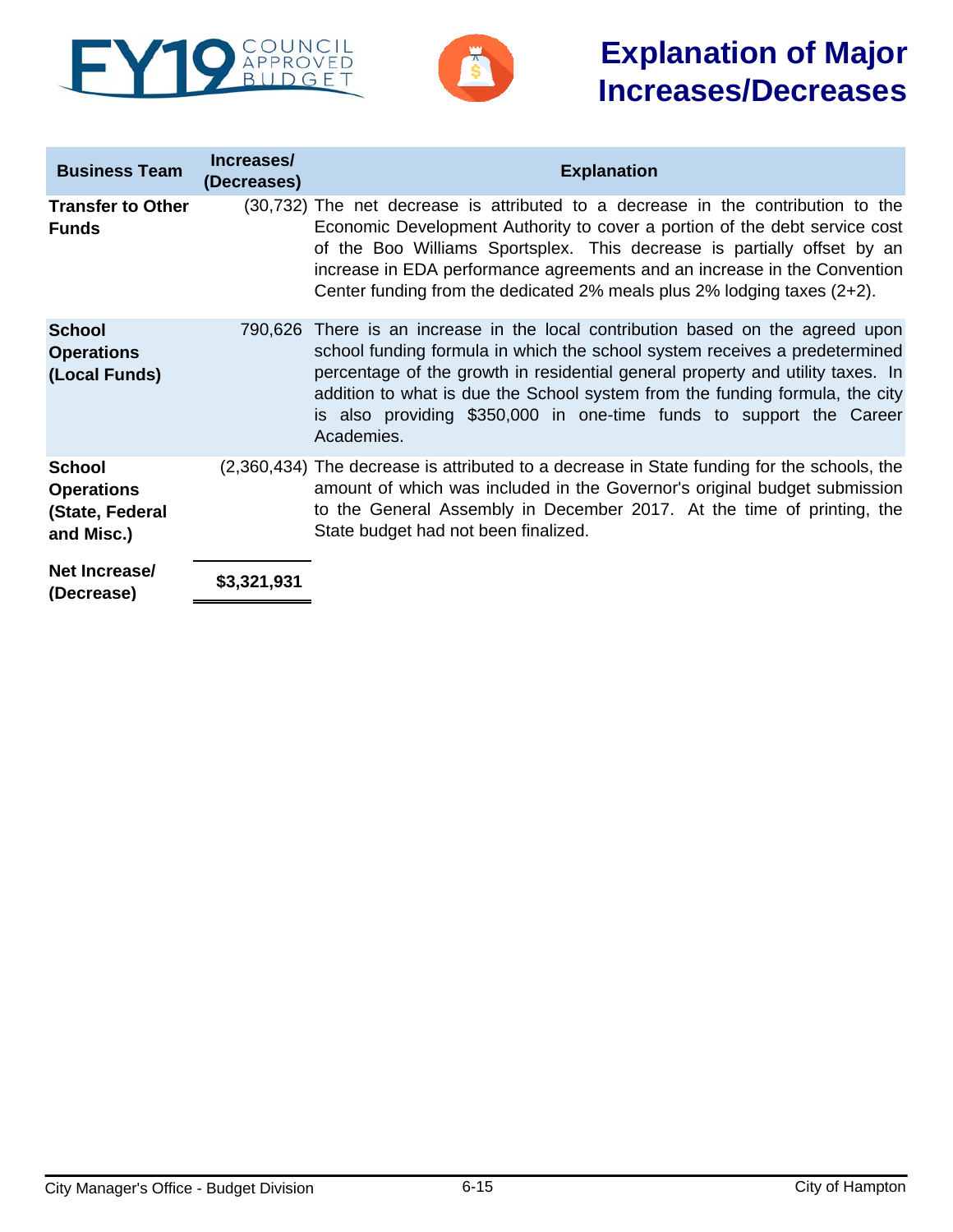



# **Distribution of General Fund Expenditures**

|                                          |                 |               |             | Percentage    |
|------------------------------------------|-----------------|---------------|-------------|---------------|
|                                          | <b>FY18</b>     | <b>FY19</b>   | Increase/   | of FY19       |
| <b>City Operations</b>                   | <b>Adjusted</b> | <b>Budget</b> | (Decrease)  | <b>Budget</b> |
| <b>Personnel Services</b>                | \$88,858,665    | \$88,407,797  | (\$450,868) | 18.8%         |
| Employee Benefits*                       | 41,660,198      | 43,619,176    | 1,958,978   | 9.3%          |
| <b>Total Personnel Services</b>          | 130,518,863     | 132,026,973   | 1,508,110   | 28.0%         |
| Operating and Capital Outlay             | 55,805,617      | 57,178,487    | 1,372,870   | 12.1%         |
| <b>Contributions to Outside Agencies</b> | 21,132,043      | 21,271,068    | 139,025     | 4.5%          |
| <b>Debt Service</b>                      | 33,392,972      | 34,204,811    | 811,839     | 7.3%          |
| <b>Transfer to Capital Budget</b>        | 14,038,105      | 15,128,732    | 1,090,627   | 3.2%          |
| <b>Transfer to Other Funds</b>           | 9,296,293       | 9,265,561     | (30, 732)   | 2.0%          |
| <b>Total City Budget</b>                 | 264,183,893     | 269,075,632   | 4,891,739   | 57.1%         |

|                                 |                 |               |               | Percentage    |
|---------------------------------|-----------------|---------------|---------------|---------------|
|                                 | <b>FY18</b>     | <b>FY19</b>   | Increase /    | of FY19       |
| <b>School Operations</b>        | <b>Adjusted</b> | <b>Budget</b> | (Decrease)    | <b>Budget</b> |
| <b>Personnel Services</b>       | \$113,788,791   | \$113,197,260 | (\$591,531)   | 24.0%         |
| <b>Employee Benefits</b>        | 50,338,539      | 48,802,482    | (1,536,057)   | 10.4%         |
| <b>Total Personnel Services</b> | 164,127,330     | 161,999,742   | (2, 127, 588) | 34.4%         |
| <b>Operating and Capital</b>    | 39,532,777      | 40,090,557    | 557,780       | 8.5%          |
| <b>Total School Budget</b>      | 203,660,107     | 202,090,299   | (1,569,808)   | 42.9%         |

**\* Budget Note:** *Funds are included for a 2% compensation package in FY2019, the details of which can be*

**Total Expenditures \$467,844,000 \$471,165,931 \$3,321,931 100.0%**

*found in the Retirement and Employee Benefits tab.*